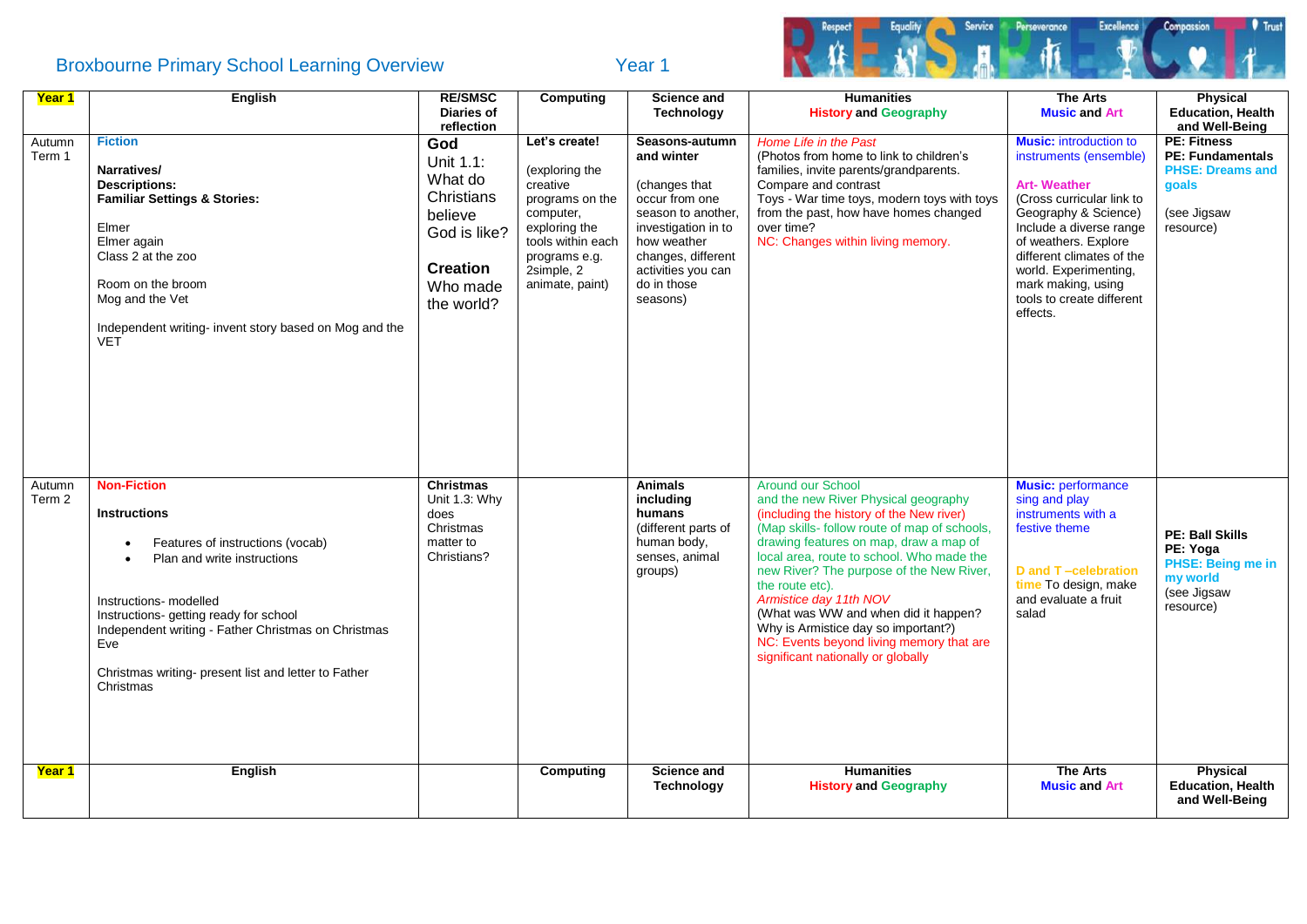## Broxbourne Primary School Learning Overview Tear 1



| Spring<br>Term 1 | <b>Fiction</b><br><b>Narratives</b><br>/Descriptions:<br><b>Traditional Tales</b><br>The Gingerbread Man<br>The runaway Pancake<br>Rapunzel<br><b>Sleeping Beauty</b><br>Independent writing-traditional tale                                                                                                                                                                                                                                                                                                                     | Gospel<br>Unit 1.4: What<br>is the Good<br>news that<br>Jesus brings?<br>(See<br>Understanding<br>Christianity<br>folder) | <b>Discovering</b><br>programming<br>(parts of a<br>computer, input<br>and output<br>devices, simple<br>algorithms) | Seasons-winter<br>and spring<br>(how animals<br>survive during<br>winter, the<br>changes between<br>these seasons,<br>clothes you would<br>wear) | Continue  Around our School<br>and the new River Physical geography<br>(including the history of the New river)                                                                                                                                                                                                                                                                                                                                                                                                                         | <b>Music:</b> Introduction to<br>elements of music<br>(pitch, tempo,<br>dynamtics, note<br>duration, texture,<br>ostinato)<br><b>Art: Bugs</b><br>(manipulating a wide<br>variety of materials to<br>make sculptures of<br>bugs and beetles)                        | <b>PE: Gymnastics</b><br><b>PE: Dance</b><br><b>PHSE: Celebrating</b><br>difference-<br>(similarities &<br>differences between<br>people in my class)<br>(see Jigsaw<br>resource) |
|------------------|-----------------------------------------------------------------------------------------------------------------------------------------------------------------------------------------------------------------------------------------------------------------------------------------------------------------------------------------------------------------------------------------------------------------------------------------------------------------------------------------------------------------------------------|---------------------------------------------------------------------------------------------------------------------------|---------------------------------------------------------------------------------------------------------------------|--------------------------------------------------------------------------------------------------------------------------------------------------|-----------------------------------------------------------------------------------------------------------------------------------------------------------------------------------------------------------------------------------------------------------------------------------------------------------------------------------------------------------------------------------------------------------------------------------------------------------------------------------------------------------------------------------------|---------------------------------------------------------------------------------------------------------------------------------------------------------------------------------------------------------------------------------------------------------------------|-----------------------------------------------------------------------------------------------------------------------------------------------------------------------------------|
| Spring<br>Term 2 | <b>Non-Fiction</b><br>Stories from other cultures:<br>We're going on a lion hunt (plan and write animal report)<br>non-fiction text- African animals-focus on persuasion-<br>favourite animal<br>(2 weeks)<br>Handa's surprise (facts about fruit)<br>non-fiction text-types of fruit<br>(2 weeks)<br>Aladdin- plan and write persuasive letter to genie about a<br>wish you want granted<br>(2 weeks)<br>Non-fiction text- Africa<br>Independent writing-persuasive letter to Jasmine why she<br>should/shouldn't marry Aladdin. | Easter<br>Unit 1.5: Why<br>does Easter<br>matter to<br>Christians?<br>(See<br>Understanding<br>Christianity<br>folder)    |                                                                                                                     | <b>Everyday Materials</b><br>(identify different<br>materials and their<br>properties)                                                           | <b>Contrasting locality: Broxbourne</b><br>(Hertfordshire) and an area of a non-<br>European country (for example, Dubai and<br>Alaska). Compare/contrast based on our<br>class and any links they have to other<br>countries. Compare/ contrast a small area<br>from a diverse range of countries in<br>different continents (Non-European) *The<br>life of people who live in those cities<br>compared to Broxbourne. A day in the life<br>of<br>*Weather, climate,<br>rural/desert/snow/beaches<br>*Book Recess at 20 Below (Alaska) | <b>Music: Introduction to</b><br>elements of music (pitch,<br>tempo, dynamtics, note<br>duration, texture,<br>ostinato)<br><b>D</b> and T- Celebration<br>time pop up cards.<br>(Easter card)<br>(design and make a pop-<br>up mechanism for a<br>celebration card) | PE: Target games<br><b>PE: Invasion</b><br><b>PHSE: Healthy me</b><br>(see Jigsaw resource                                                                                        |
| Year 1           | English                                                                                                                                                                                                                                                                                                                                                                                                                                                                                                                           | <b>RE/SMSC</b><br>Diaries of<br>reflection<br><b>World Beliefs</b>                                                        | Computing                                                                                                           | <b>Science and</b><br><b>Technology</b>                                                                                                          | <b>Humanities</b><br><b>History and Geography</b>                                                                                                                                                                                                                                                                                                                                                                                                                                                                                       | <b>The Arts</b><br><b>Music and Art</b>                                                                                                                                                                                                                             | <b>Physical</b><br><b>Education, Health</b><br>and Well-Being                                                                                                                     |
| Summer           | <b>Fiction</b>                                                                                                                                                                                                                                                                                                                                                                                                                                                                                                                    |                                                                                                                           | <b>Visual</b>                                                                                                       | <b>Plants</b>                                                                                                                                    | Space race, launch day & moon landing-                                                                                                                                                                                                                                                                                                                                                                                                                                                                                                  | <b>Music: learning</b>                                                                                                                                                                                                                                              | <b>PE: Athletics</b>                                                                                                                                                              |